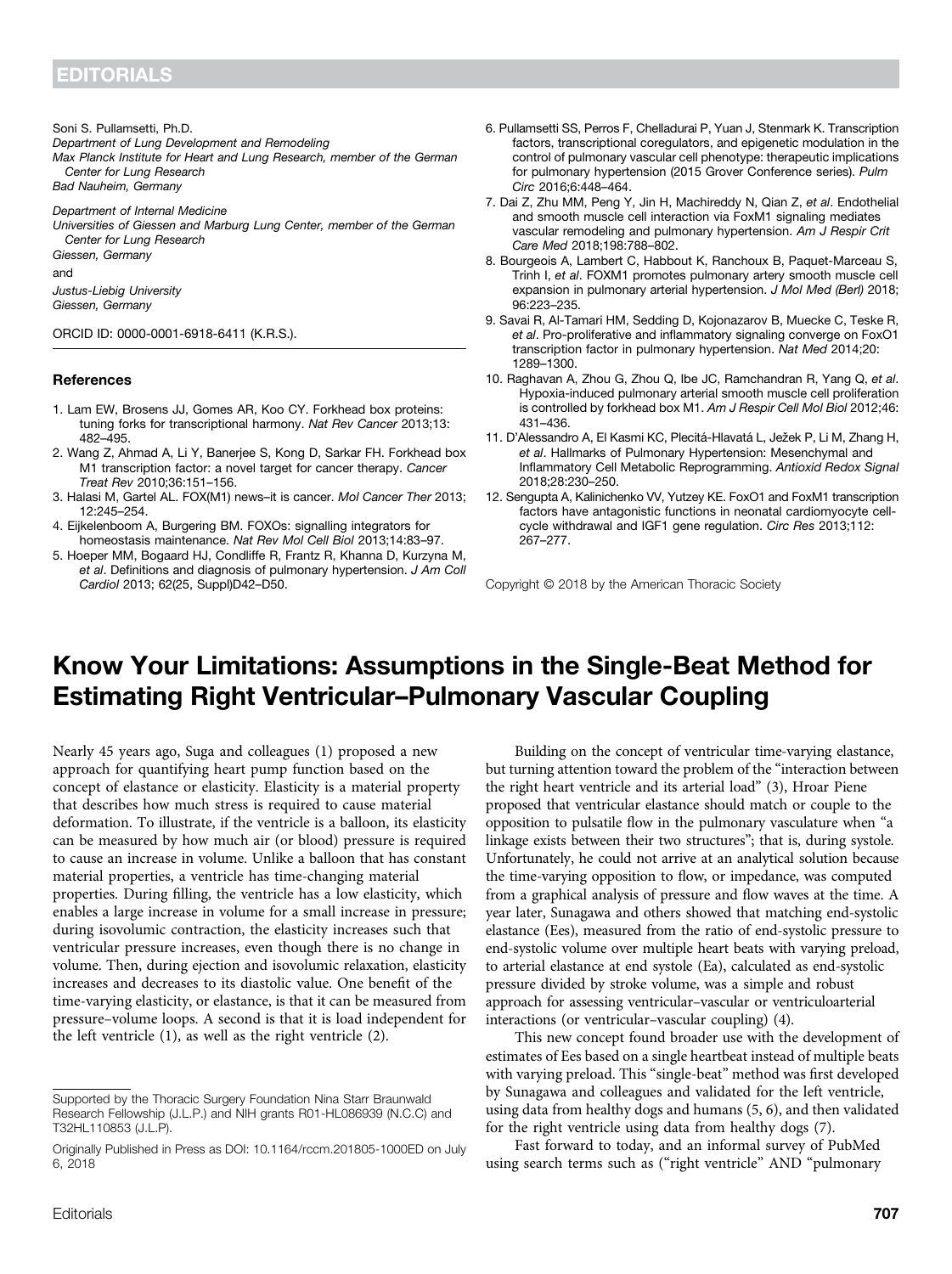arterial" AND "coupling" NOT "conduit") or ("right" AND "ventriculoarterial") or ("right ventricular elastance" AND "pulmonary elastance") led to the histogram of publications in English-language journals seen in Figure 1. Although use of both the original multibeat method and the newer single-beat method is obviously increasing, it requires a deeper analysis beyond the scope of this commentary to understand which approaches were used in which publications, and more important, what assumptions were used.

In this issue of the Journal, Tello and colleagues (pp. 816–818) question the assumption that mean pulmonary artery pressure (mPAP) is an accurate approximation of the right ventricular (RV) end-systolic pressure (ESP), which is often used to calculate RV Ees and Ea, using the single-beat method (8). This is an important study because, as the authors point out, the assumption that mPAP is equal to ESP was validated only in small cohort of healthy, male subjects (9). Although challenges in identifying the end-systolic point on the triangular-shaped RV pressure–volume loop were considered in the first description of the single-beat method for the RV (8), pressure–volume loops are known to change shape in the setting of RV pressure overload (10), which may further increase differences between mPAP and RV ESP. Therefore, Tello and colleagues set out to evaluate the mPAP–ESP relationship in RV overload resulting from pulmonary arterial hypertension (PAH) (8).

In their small cohort of patients with PAH, the authors demonstrate that mPAP underestimates ESP in PAH, with the degree of underestimation proportional to the degree of PAH severity. The consequence of this error is that substitution of mPAP for ESP leads to overestimation of Ees and underestimation of Ea. These discrepancies are compounded when computing ventricular–vascular coupling by Ees/Ea, such that the mPAP-based coupling ratio is significantly higher than the RV ESP-based coupling ratio. Thus, this study highlights the importance of knowing your limits (or the limits of your assumptions) and the consequences of computing metrics derived from healthy subjects in diseased populations.

Although the article has many strengths and important implications for the field, as highlighted earlier, it has its own limitations that affect interpretation of the findings. First, similar to



Figure 1. Histogram of papers published in English-language journals indexed by PubMed, based on a collection of search terms and some curation. Note that a large number of papers published between 2013 and 2015 were part of the Grover Conference Series on Coupling of the RV and Pulmonary Circulation. Results for 2018 are those indexed by May 29. RV = right ventricle.

many studies in patients with PAH, because of the rarity of the disease, the sample size is small (20 subjects). Second, similar to many studies that require invasive hemodynamics, no comparison data are provided for healthy control patients. With such a small sample size and no healthy control group, it is premature for the authors to propose a general equation to estimate ESP from mPAP; it may not apply to either healthy subjects, those with more severe PAH, older or younger cohorts, and so on. In addition, as RV–pulmonary vascular coupling is increasingly being estimated at exercise or with dobutamine stimulation, it is important to know how mPAP relates to ESP under these conditions. Finally, the major limitation of this work is the lack of comparison to the gold standard calculation of Ees from a family of pressure–volume loops at varying preload (11); that is, the multibeat method. Although challenging, it is possible to collect RV pressure–volume loops clinically, using the Valsalva maneuver to vary preload (12, 13). Only by incorporating preload-altering maneuvers into protocols for RV pressure–volume loop acquisition using conductance catheters (as was done in the present study) in large clinical cohorts can the limits of important assumptions in the calculation of Ees, Ea, and Ees/Ea be truly understood.

Tello and colleagues make another important point in their study related to assumptions: Ees/Ea has not been shown to correlate with outcomes in PAH (8). A "volume-only" approximation of Ees/Ea (stroke volume divided by end-systolic volume), which has its own limiting assumptions, independently predicted outcomes in a relatively large PH population ( $n = 50$ ) (14), but the only studies that used the multibeat method did not include long-term follow-up (12, 13), and studies using the single-beat method failed to show any prognostic value of Ees/Ea (14, 15). Given the potential underestimation of Ees/Ea with worsening PAH, use of mPAP for RV ESP in the single-beat method may have blunted the sensitivity of this metric to detect clinically relevant changes. Whether the single-beat estimate of Ees/Ea with an accurate ESP value or even the multibeat calculation of Ees/Ea has strong prognostic value in PAH remains an open question.

Quantifying ventricular–vascular coupling remains promising as a tool for assessing cardiopulmonary status in the context of RV pressure overload. To improve our understanding of the implications and clinical relevance of this metric, future work should include validation of methods for calculating Ees/Ea, either in clinical studies applying the gold standard of varying preload or in large animal studies that recapitulate PAH phenotypes. As assumptions are validated, longer-term studies that include assessment of how Ees, Ea, and Ees/Ea change over time and in response to therapy should be pursued to determine the prognostic and clinical relevance of these metrics. The study by Tello and colleagues in this issue is a positive step in this direction  $(8)$ .

[Author disclosures](http://www.atsjournals.org/doi/suppl/10.1164/rccm.201805-1000ED/suppl_file/disclosures.pdf) are available with the text of this article at [www.atsjournals.org.](http://www.atsjournals.org)

Jennifer L. Philip, M.D. Department of Biomedical Engineering University of Wisconsin-Madison College of Engineering Madison, Wisconsin and

Department of Surgery University of Wisconsin-Madison Madison, Wisconsin